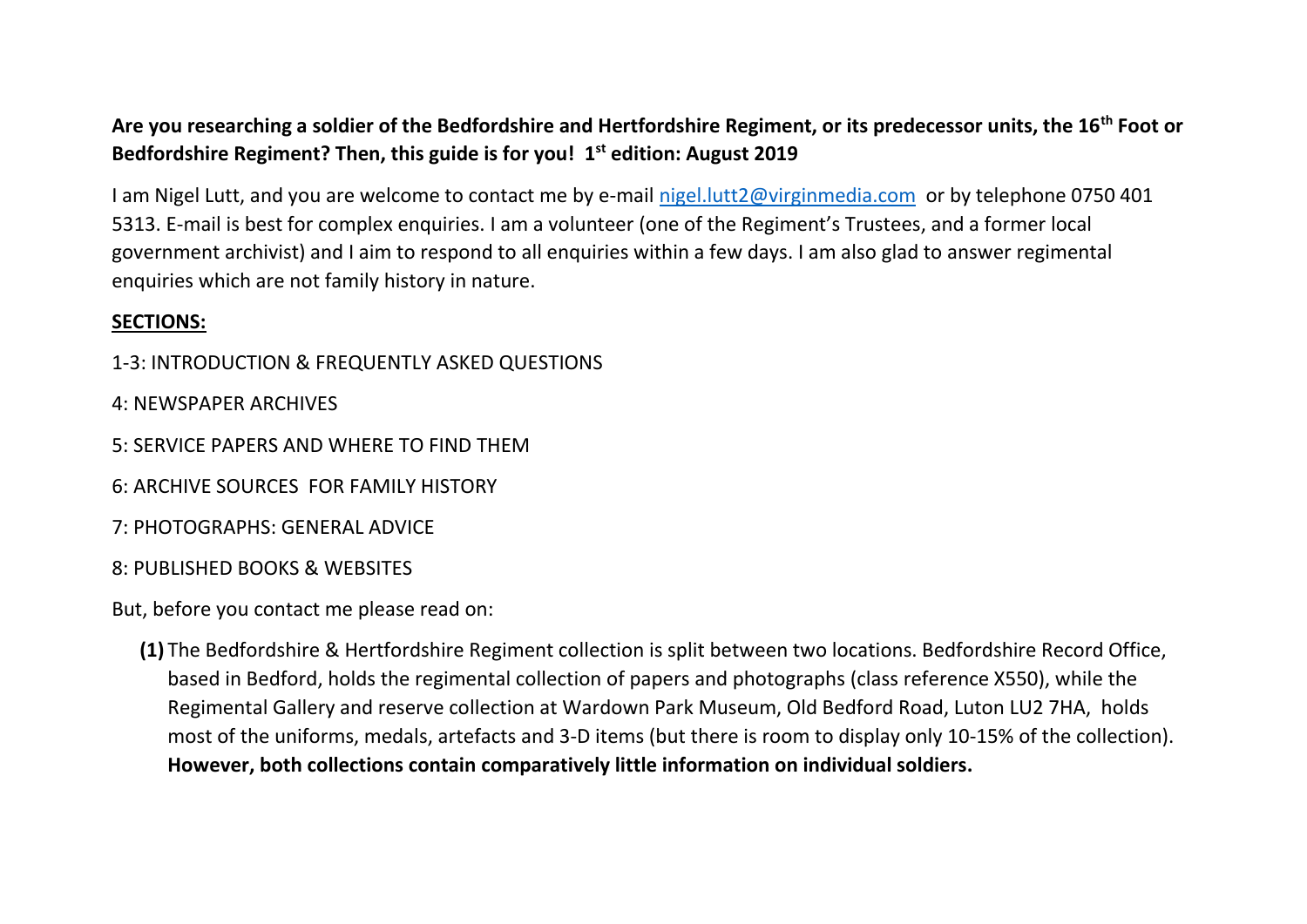**(2)** When you contact me please say briefly what you know already, and how you know it (family tradition, papers held by the family, information from on-line subscription websites; please cite website and sources used) and what you are trying to find out. I am glad to spend 15-30 minutes per enquiry, and do not generally charge as we have no facilities to accept payment on-line. **Donations by cheque can be made out to the Bedfordshire & Hertfordshire Regimental Museum Trust and posted c/o Wardown Park Museum, Old Bedford Road, Luton LU2 7HA**

#### **(3) Frequently Asked Questions?**

**(3.1) The Hertfordshire Regiment** has a separate museum of its own run by Hertford Museum, 18, Bull Plain, Hertford SG18 1DT. We do have very limited material on the Hertfordshire Regiment (e.g. **6.24** below), and can normally give researchers some advice before referring them to Hertford Museum.

**(3.2) The Bedfordshire Yeomanry,** which were cavalry to 1920 and gunners thereafter, does not have any links to the Bedfordshire & Hertfordshire Regiment. I am glad to give what advice I can on the sources. No museum exists, but the Higgins Museum, Bedford, holds some items of uniform and memorabilia.

**(3.3) Something to donate?** We are always glad to accept donations of new material or original research to our museum or archive, or suggest a new home for it if it doesn't fit with our collecting policy

**(4) Newspapers:** many local and national titles are now digitised on the British Newspaper Archive subscription website and can be searched by name, subject matter and place. The website is also available if you subscribe to Find My Past, or you may find that it is accessible via your local library. Local newspapers are particularly good for WW1 obituaries and occasional photographs, but the WW2 editions are less useful as they were heavily censored.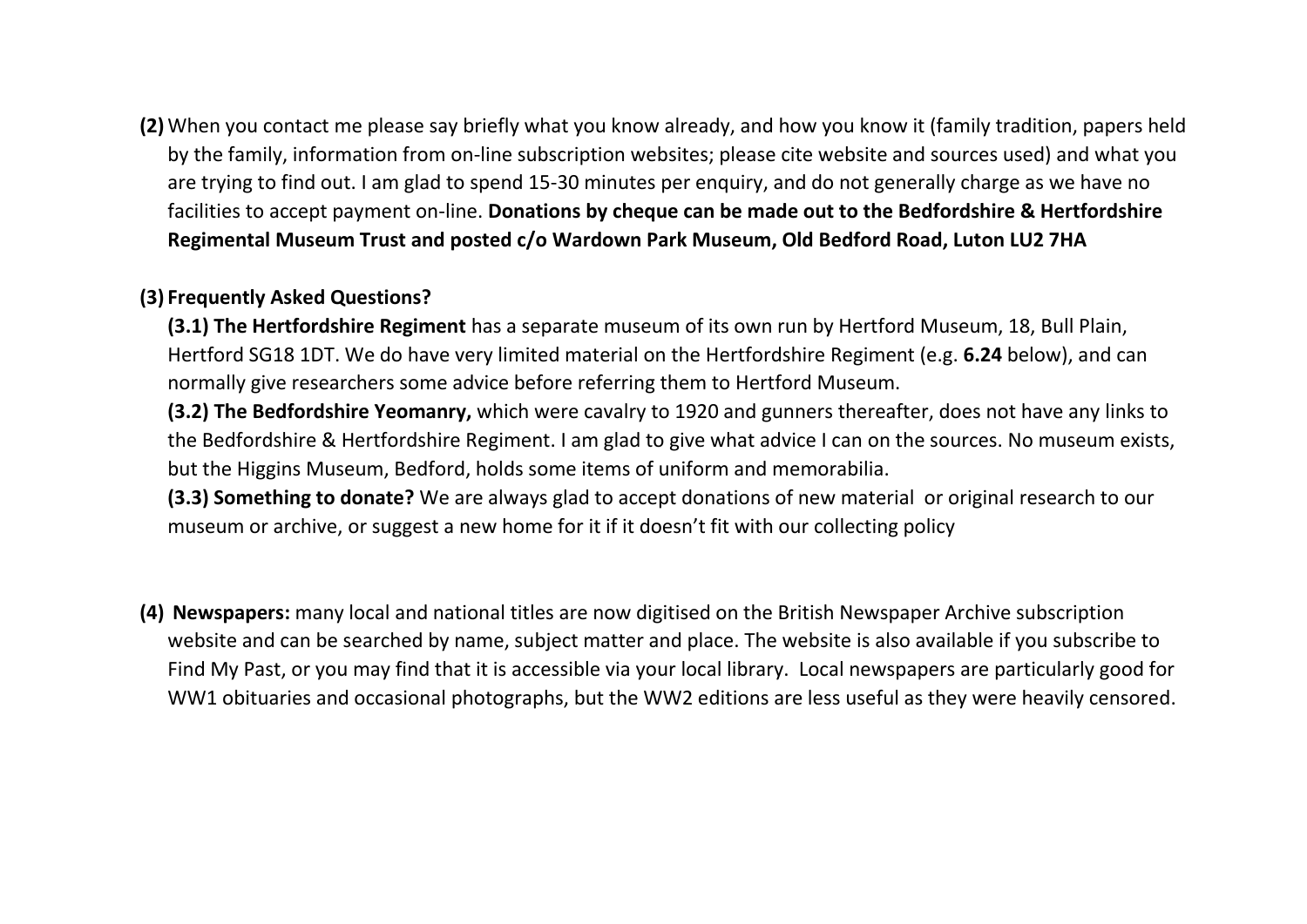- **(5) The Regimental Collections do not contain service papers of any kind.** These papers are held elsewhere and cover three major periods
	- **(5.1) Pre-1914:** original papers held by the National Archives, Kew, where digital versions can be consulted on site. On-line versions are on the *Find My Past* and *Ancestry* subscription websites; I have access to the latter. Success rate: around 50%
	- **(5.2) 1914-1919: First World War.** Original papers held by the National Archives, Kew, where digital versions can be consulted on site. On-line versions are on *Ancestry* subscription website, to which I **do** have access. Success rate: around 30% as many papers were bombed in 1940. First World War medal cards are also available: 95%+ survive.
	- **(5.3) 1920 on, also including men who served any portion of their service after 1920.** Service papers are only held by the Army Personnel Centre, Glasgow. (Google their details for an on-line application form). Charges applies (£30 per enquiry at the time of writing, and there are a number of rules concerning access. These service papers do not appear on –line anywhere.
- (6) **The archive sources** (see section 7 for photographs) to which I have immediate access are:

# **General**

**(6.1)** the Bedfs & Herts regimental magazine, *The Wasp (later The Wasp and The Eagle),* 1922-1939, 1945-1964, which I have card indexed for many names, notably obituaries and births, marriages and death etc.

# **Pre-1914**

- **(6.2)** 1 st Battalion, Bedfs Regt. Magazine, June 1895, includes list of men serving at the Relief of Chitral, company by company (also Beds Record Office ref: X550/2/9)
- **(6.3)** 1 st Battalion roll of men entitled to the India General Service Medal, with clasp Relief of Chitral, 1895 (also on Ancestry)
- **(6.4)** 1 st Battalion men entitled to other clasps of the India General Service Medal, 1895 (also on Ancestry).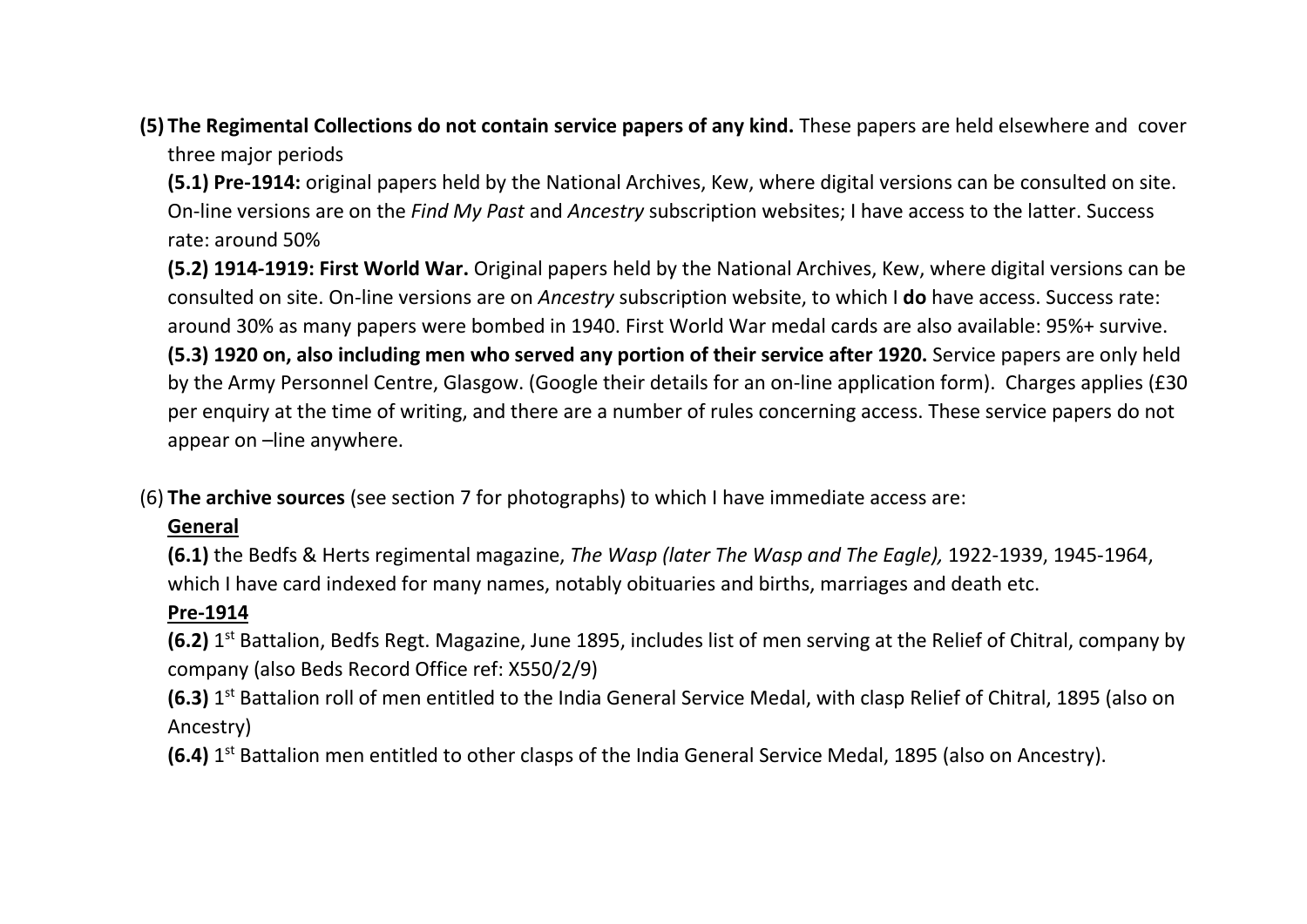**(6.5)** List of men of men from the 1<sup>st</sup>, 2nd and 3<sup>rd</sup> Volunteer Battalions on embarkation to South Africa. (Beds Times. 23rd February 1900)

**(6.6)** List of men (all units) on the South African War memorial, Bedford (also Beds record Office ref: LC/Cha3)

**(6.7)** List of men of the 2<sup>nd</sup> Bedfs regt Mounted Infantry and other units captured at Vlakfontein, 19<sup>th</sup> September 1901, and findings of Court of Enquiry.

**(6.8)** Bedfordshire Regiment casualty list (killed, died of disease or accident, wounded and prisoners) for South African war (also on Ancestry)

**(6.9)** Dunstable Roll of Honour for the Boer War, 1899-1902 (all units)

**(6.10)** List of donations and subscription to the regimental Benevolent Fund, 1911 and 1912 (but only about half the men paid in). (Also Beds Record Office X 550/15/2-3)

### **First World War, 1914-1919: see also section 4**

**(6.11)** 4<sup>th</sup> Bedfs Regt muster list, c1916 (Original at Herts Record Office)

**(6.12)** B Company, 6th Battalion Bedfs regt roll, c1916.

**(6.13)** List of Bedfs Regt soldiers condemned to death, 1914-1918 (all reprieved)

**(6.14)** List of past students serving with the forces; Queen's Engineering Works magazine, Bedford, January 1915.

**(6.15)** Harpur Trust Boys' School roll, Bedford. Beds Record, 21<sup>st</sup> December 1915

**(6.16)** List of Bedfordshire regiment and Hertfordshire Regiment awards of the Distinguished Conduct Medal, 1914- 1919

(**6.17)** List of Bedfs Regt soldiers awarded the Military Medal for Bravery, 1916-1919

**(6.18)** Borough of Luton Roll of Honour (dead only) for the Great War, compiled May 1922. Detailed and covers all units. (also Beds Record Office ref; P135/28/2)

(**6.19)** Roll of sergeants and officers who served with the Bedfordshire Brigade, Army of the Rhine, 1919 (from the Wasp vol 5 page 413)

**(6.20)** Benevolent Fund subscription list, 1919-1920 (also Beds record Office ref: X550/15/4)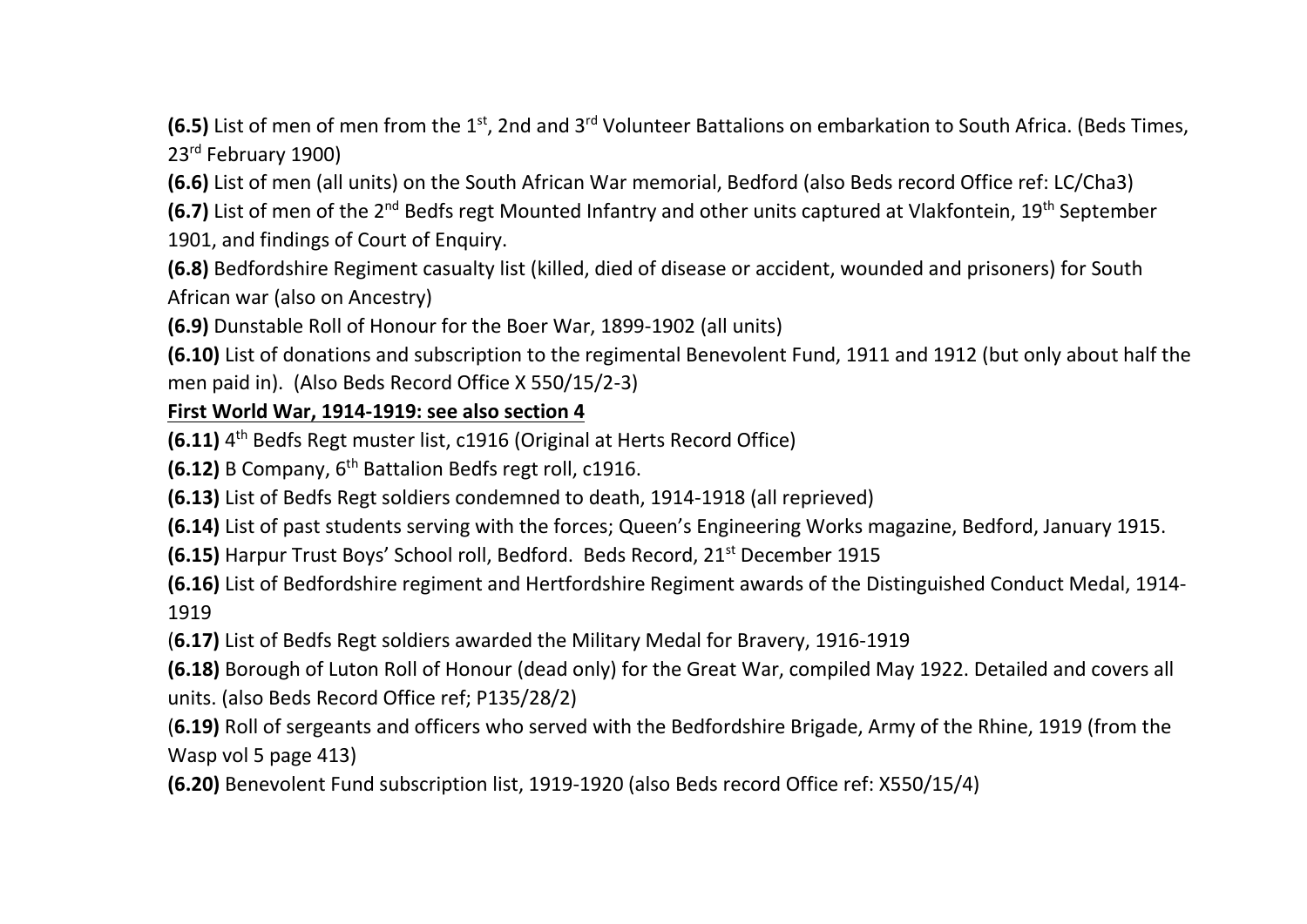**(6.21)** Details of the (few) men entitled to post-WW1 clasps of the India general Service Medal, e.g. Afghanistan and North West Frontier 1919

**(6.22)** 8<sup>th</sup> Battalion (WW1) Old Comrades Association membership lists, 1919, 1922, 1925, 1931

(**6.23)** Lists of old comrades attending the reunions of 1936 and 1937 at Bedford (from The Wasp)

## **Second World War, 1939-1945**

**(6.24)** 1<sup>st</sup> battalion, the Hertfordshire Regiment casualty list (killed, wounded, missing and pows) for the Italian Campaign, August 1944 – January 1945, compiled from contemporary magazines.

**(6.25)** WW2 roll of awards and fatal casualties (from The Wasp)

**(6.26)** 5<sup>th</sup> battalion Roll of Honour for the Far East, 1941-1945.

**(6.27)** Luton Borough Roll of Honour (all units and civilians), from Luton News publication *Luton At War.*

### **Post-1945**

**(6.28)** List of Bedfs & Herts regiment deaths in service, 1946-1965.

**(6.29)** Partial list of 2nd Battalion personnel for embarkation to M.E.L.F c.1947 (also at Beds record Office ref: X550/3/12)

**(6.30)** disposal lists of 2nd Battalion personnel on disbandment, 1947-48 (also Beds Record Office ref: X550/1/58)

**(6.31)** Nominal roll of regular and short service officers, 1<sup>st</sup> May 1951 (from The Wasp vol 13 page 100)

**(6.32)** Seniority roll of Warrant and Non-commissioned officers, corrected to 31<sup>st</sup> January 1954 (from The Wasp vol 14, page 100)

**(6.33)** Bedfordshire & Hertfordshire regiment old Comrades Association membership list, December 1953 (also at Beds record Office X550/15/7)

**(7) Photographs.** We are often asked if we can find a photograph of a particular soldier; as a rule the higher the rank and the longer the service then the better the chances. Most of the photographs are held in the Regimental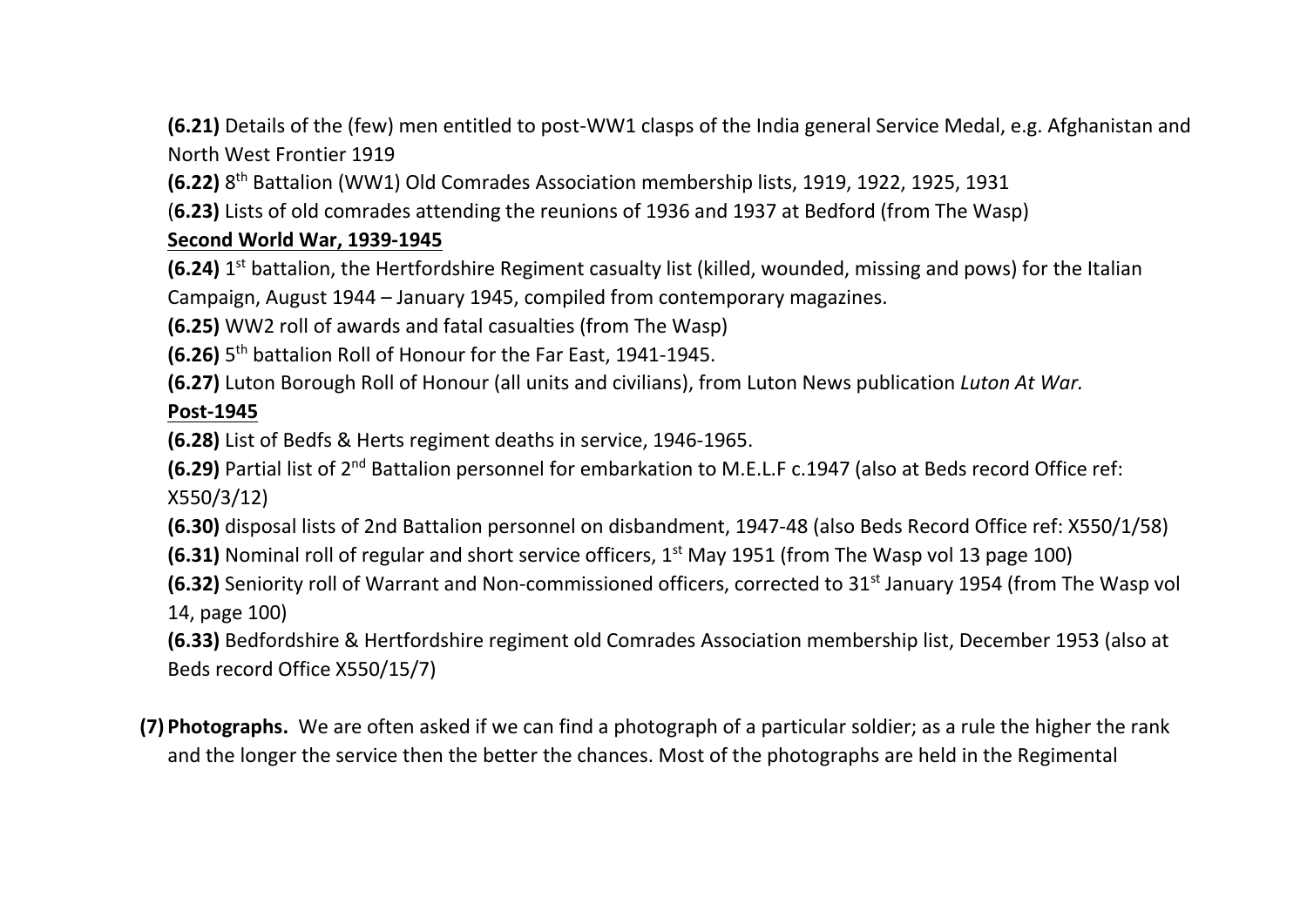Collection at Beds record Office, so it is only possible to give general advice here. Most loose photographs are indexed for names on the Beds record Office website, but only some of the photographs in the albums.

**(7.1) Private soldiers** are usually depicted in their company groups (80 to 100 men) but they are hardly ever named. The only exception is a group photograph of E Company 1<sup>st</sup> Battalion at Aldershot in 1889.

We have no enlistment photographs of First and Second World War soldiers at all. Training Squad photographs exist, 1924-1939 (Beds Record Office ref X550/1/99various. **I have an overall names' index of these, so it is worth asking me first).** Post-WW2 training photographs from the 1950s are often to be found in the Regt magazine, The Wasp, but there are few originals in the collection

If a private soldier was a sportsman (football, hockey, boxing, running etc.) then he might appear in a named group, even before the 1914 period. The 2nd Battalion *Games Book* of photographs, 1902-1922, is useful (Beds record Office ref: X550/1/78, but there is no index of names)

### **(7.2) Non-commissioned officers: corporals, sergeants etc.**

Named group photographs of sergeants start in the 1880s, becoming more common c.1900 from which time they tend to be taken every 3 to 5 years. The 2<sup>nd</sup> Battalion album of sergeants' portraits, c1887-1905, and recommenced 1934-38 is particularly good (Beds Record Office ref; X550/1/72). By contrast, photographs of corporals only start in the 1920s.

**(7.3) Commissioned Officers.** Photographs exist from the 1860s until the late 1930s when they start to tail off. Generally, you have an approx. 70% chance overall of finding a photograph of an officer, provided that he served with the Regiment for longer than a year or two. The following photograph albums of officers' portraits and groups are particularly notable: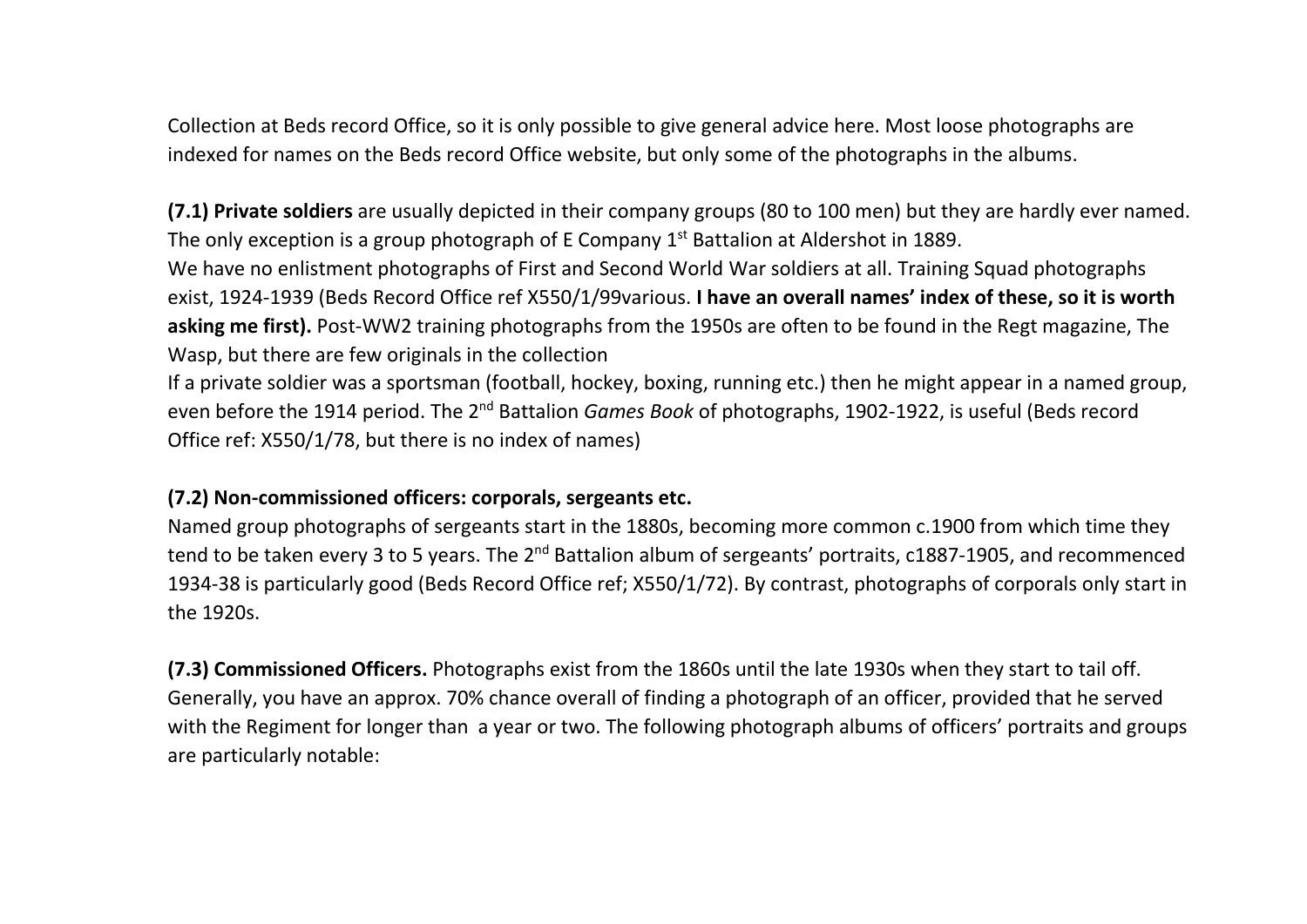1st Battalion, c1860-1899, including some of officers commissioned even earlier (Beds Record Office ref: X550/1/70).

2 nd Battalion album, 1858-1921 (Beds RO ref: X550/1/71)

2<sup>nd</sup> Battalion, 1915-1918 (Beds RO ref: X550/1/81)

3<sup>rd</sup> Battalion, including those whose transferred out on active service, 1914-1918 (X550/1/82)

(8) **Published works & Websites.** I have concentrated on the publications which have good indexes of names and places which will assist both family historians and other researchers. Some of these books are out-of-print, but may be obtainable via inter-library loan, or by looking on the Internet (but do compare prices before buying)

**(8.1**) *The Story of The First-Fifth Bedfords,* by Edmund Rimmer, published by Manchester Co-op printing Works, 1917. No index, but especially useful for the history of the Gallipoli campaign of 1915, and contains some photograph portraits of men killed in action.

**(8.2)** *The History of the Fifth Battalion, Bedfordshire & Hertfordshire Regiment (T.A.)*, by Captain F.A.M. Webster. Frederick Warne and Co, publishers. 1930. Especially useful for the WW1 history of the Battalion, and includes casualty lists and holders of gallantry awards.

**(8.3)** *The Shiny Seventh. The 7th (Service) Battalion Bedfordshire Regiment at War, 1915-1918,* edited by M.G. Deacon. Bedfordshire Historical record Society, volume 83. Pub: 2004. Contains the Battalion war diaries in full, as well as the personal diary of 2<sup>nd</sup> Lt Henry J. Cartwright

**(8.4)** *The Story of The Bedfordshire and Hertfordshire Regiment (The 16th Regiment of Foot).* Vol one, 1688-1913, Vol Two, 1914-1958. Published 1986. The only books which cover all battalions of the Regiment, but the periods when the Regiment was on garrison duty rather than in action are poorly covered.

**(8.5)** *Cap Badge*. *The Stories of Four Battalions of the Bedfordshire and Hertfordshire Regiment and the Hertfordshire Regiment (TA), 1939-1947,* by R.H. Medley. Leo Cooper, published 1995. Lively and detailed accounts